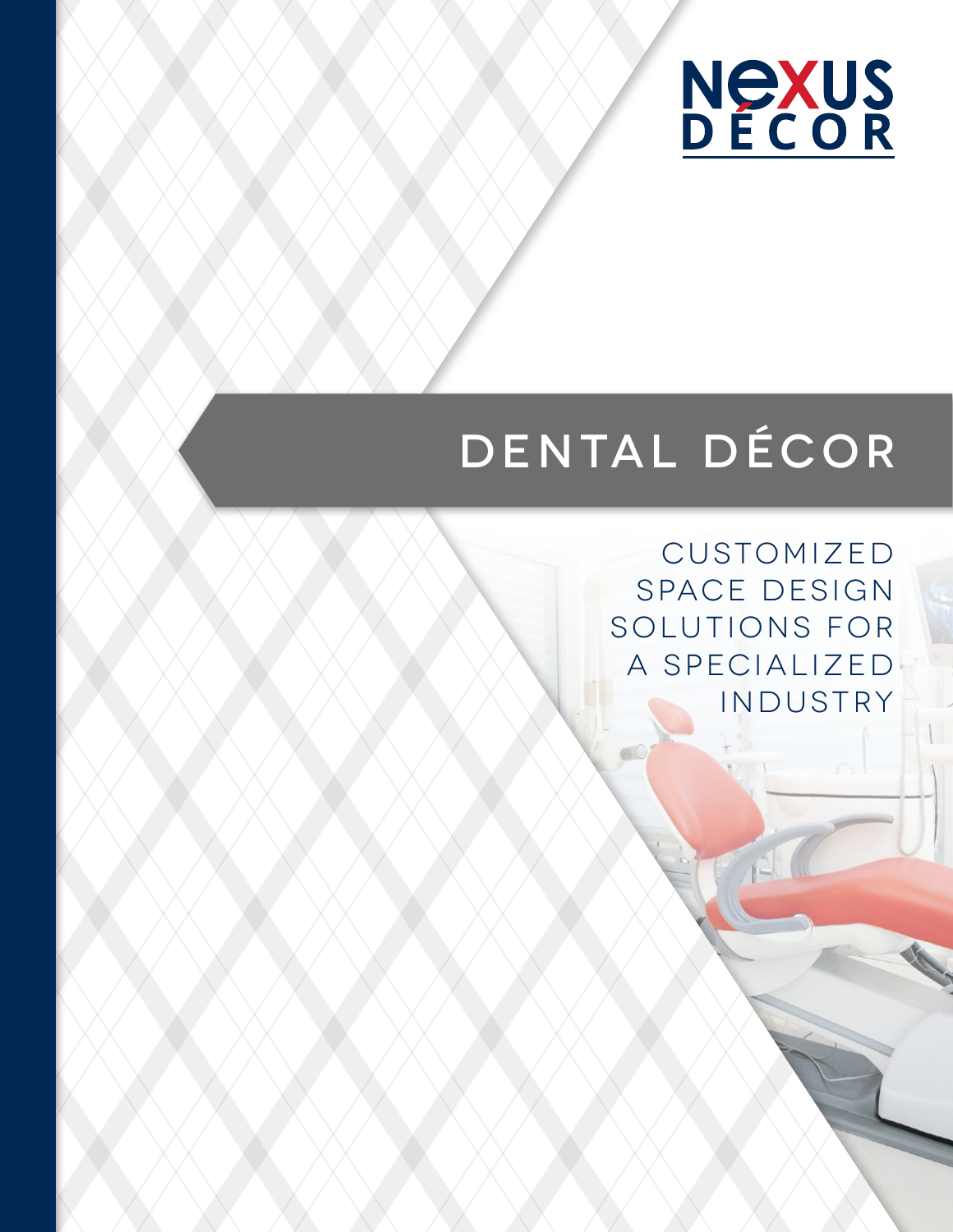## DENTAL OFFICE SPACES

- **• Custom**
- **• Innovative**
- **• Permanent**

Interior spaces communicate company values, beliefs and culture to clients and visitors. Nexus Décor is a branch of Nexus Exhibits that specializes in custom, luxury signage, brand communication and display solutions.

These spaces hold both employees and clients, which is why it is important to communicate your company's values visually. Nexus Décor can help ensure that these spaces are consistent with your brand and identity, leaving a great impression on your clients.

Options and customization are endless, and can fit any vision or style desired. Nexus has been the expert in temporary displays for over 30 years, so permanent displays is a natural fit for a company well versed in eyecatching visuals.



Reception desk: CNC cut metal sign on standoff hardware Wall: LED snap frame graphics



Reception desk: direct print on standoff hardware Wall: Etched glass/acrylic sign.



Custom room divider (opaque of translucent in a variety of materials) Wall Mural in corridor



Reception area: Suspended acrylic sign holders on steel rod or cable system Custom Custom graphic design hardware

Interactive display with sliding panel to show "before and after"



Glass wall partition graphics Corridor: Smile wall display







Translucent vinyl window graphic, backlit wall or ceiling panels